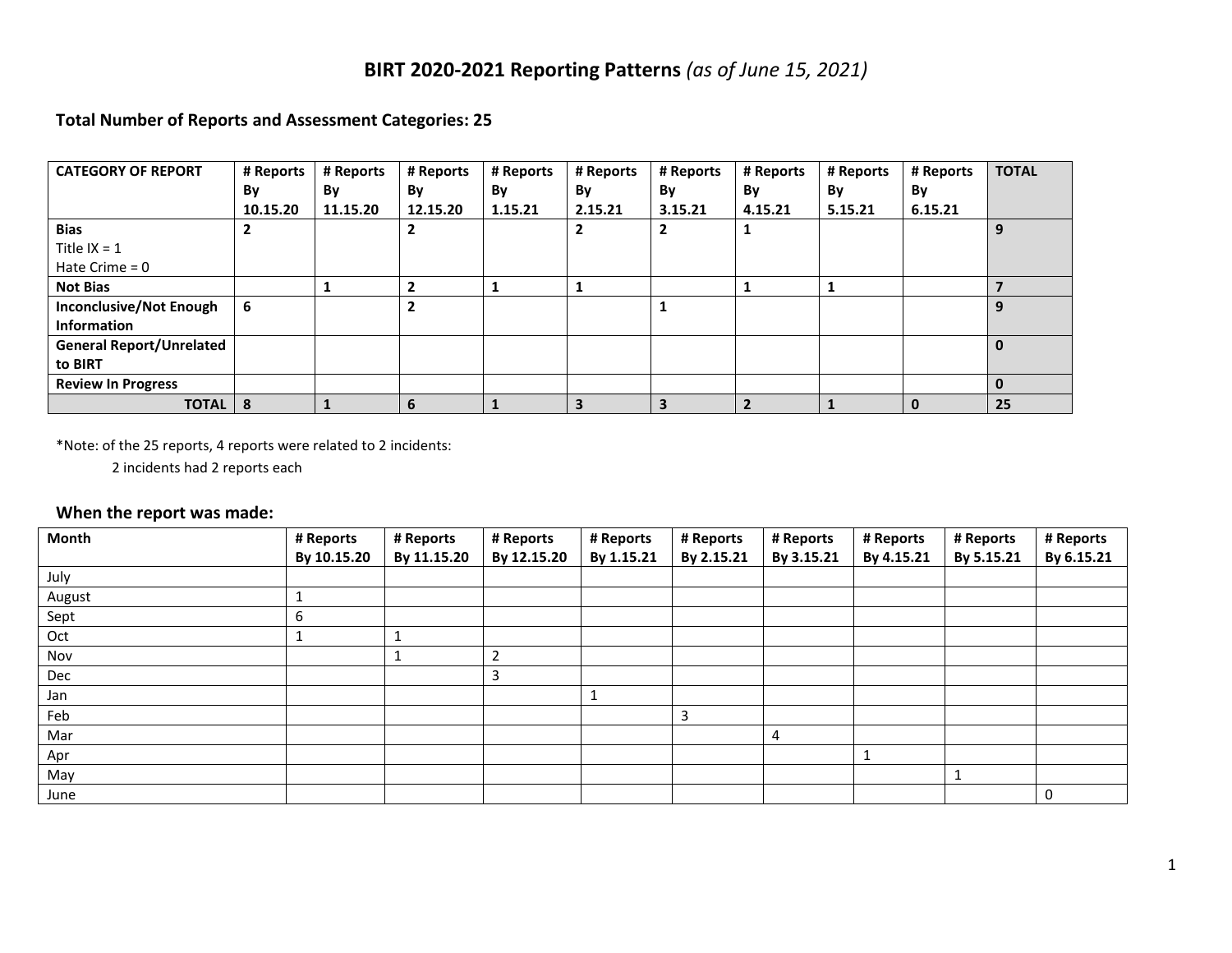### **Who made the report:**

| Who                         | # Reports | # Reports | # Reports | # Reports | # Reports | # Reports | # Reports | # Reports | # Reports | <b>TOTAL</b> |
|-----------------------------|-----------|-----------|-----------|-----------|-----------|-----------|-----------|-----------|-----------|--------------|
|                             | By        | By        | By        | By        | By        | By        | By        | By        | By        |              |
|                             | 10.15.20  | 11.15.20  | 12.15.20  | 1.15.21   | 2.15.21   | 3.15.21   | 4.15.21   | 5.15.21   | 6.15.21   |              |
| Known Student               |           |           |           |           |           |           |           |           |           | 18           |
| Anonymous Student           |           |           |           |           |           |           |           |           |           |              |
| Known Staff                 |           |           |           |           |           |           |           |           |           |              |
| Known Faculty               |           |           |           |           |           |           |           |           |           |              |
| Anonymous                   |           |           |           |           |           |           |           |           |           |              |
| Staff/Faculty/Administrator |           |           |           |           |           |           |           |           |           |              |
| Visitor                     |           |           |           |           |           |           |           |           |           |              |

### **Reports From / About:**

| Who                        | # Reports<br>(includes T9) | # Reports<br>(includes T9) | # Reports<br>(includes T9) | # Reports<br>(includes T9) | # Reports<br>(includes T9) | # Reports<br>(includes T9) | # Reports<br>(includes T9) | # Reports<br>(includes T9) | # Reports<br>(includes T9) | <b>TTL</b>     |
|----------------------------|----------------------------|----------------------------|----------------------------|----------------------------|----------------------------|----------------------------|----------------------------|----------------------------|----------------------------|----------------|
|                            | By 10.15.20                | By 11.15.20                | By 12.15.20                | By 1.15.21                 | By 2.15.21                 | By 3.15.21                 | By 4.15.21                 | By 5.15.21                 | By 6.15.21                 |                |
| From Students about        |                            | 1                          |                            |                            | 2                          | $\mathbf{1}$               | 1                          |                            |                            | 5              |
| Faculty                    |                            |                            |                            |                            |                            |                            |                            |                            |                            |                |
| From Students about        | $\overline{2}$             |                            |                            | $\mathbf{1}$               |                            |                            |                            |                            |                            | 3              |
| Students/Student           |                            |                            |                            |                            |                            |                            |                            |                            |                            |                |
| Organizations              |                            |                            |                            |                            |                            |                            |                            |                            |                            |                |
| From Students about Staff  |                            |                            |                            |                            | $\mathbf{1}$               |                            |                            | $\mathbf{1}$               |                            | $\overline{2}$ |
| From Students about        | $\mathbf{1}$               |                            |                            |                            |                            |                            |                            |                            |                            | 1              |
| Visitor                    |                            |                            |                            |                            |                            |                            |                            |                            |                            |                |
| From Students about        | 4                          |                            |                            |                            |                            |                            |                            |                            |                            | 4              |
| Unknown                    |                            |                            |                            |                            |                            |                            |                            |                            |                            |                |
| From Students about        |                            |                            | 1                          |                            |                            |                            |                            |                            |                            | 1              |
| Campus Climate             |                            |                            |                            |                            |                            |                            |                            |                            |                            |                |
| From Students about        |                            | $\mathbf{1}$               |                            |                            |                            | $\mathbf{1}$               |                            |                            |                            | $\overline{2}$ |
| Faculty & Students         |                            |                            |                            |                            |                            |                            |                            |                            |                            |                |
| From Anon. Students about  |                            |                            |                            |                            |                            | $\mathbf{1}$               |                            |                            |                            | $\mathbf{1}$   |
| Students                   |                            |                            |                            |                            |                            |                            |                            |                            |                            |                |
| From Anon. Students about  |                            |                            |                            |                            |                            |                            | 1                          |                            |                            | 1              |
| Faculty                    |                            |                            |                            |                            |                            |                            |                            |                            |                            |                |
| From Anon. Students about  |                            |                            |                            |                            |                            |                            |                            |                            |                            |                |
| Campus Climate             |                            |                            |                            |                            |                            |                            |                            |                            |                            |                |
| From Faculty about Faculty |                            |                            | $\overline{2}$             |                            |                            |                            |                            |                            |                            | 2              |
| From Faculty about Staff   |                            |                            | $\mathbf{1}$               |                            |                            |                            |                            |                            |                            | 1              |
| From Faculty about         |                            |                            |                            |                            |                            |                            |                            |                            |                            |                |
| Visitor/Unknown Person     |                            |                            |                            |                            |                            |                            |                            |                            |                            |                |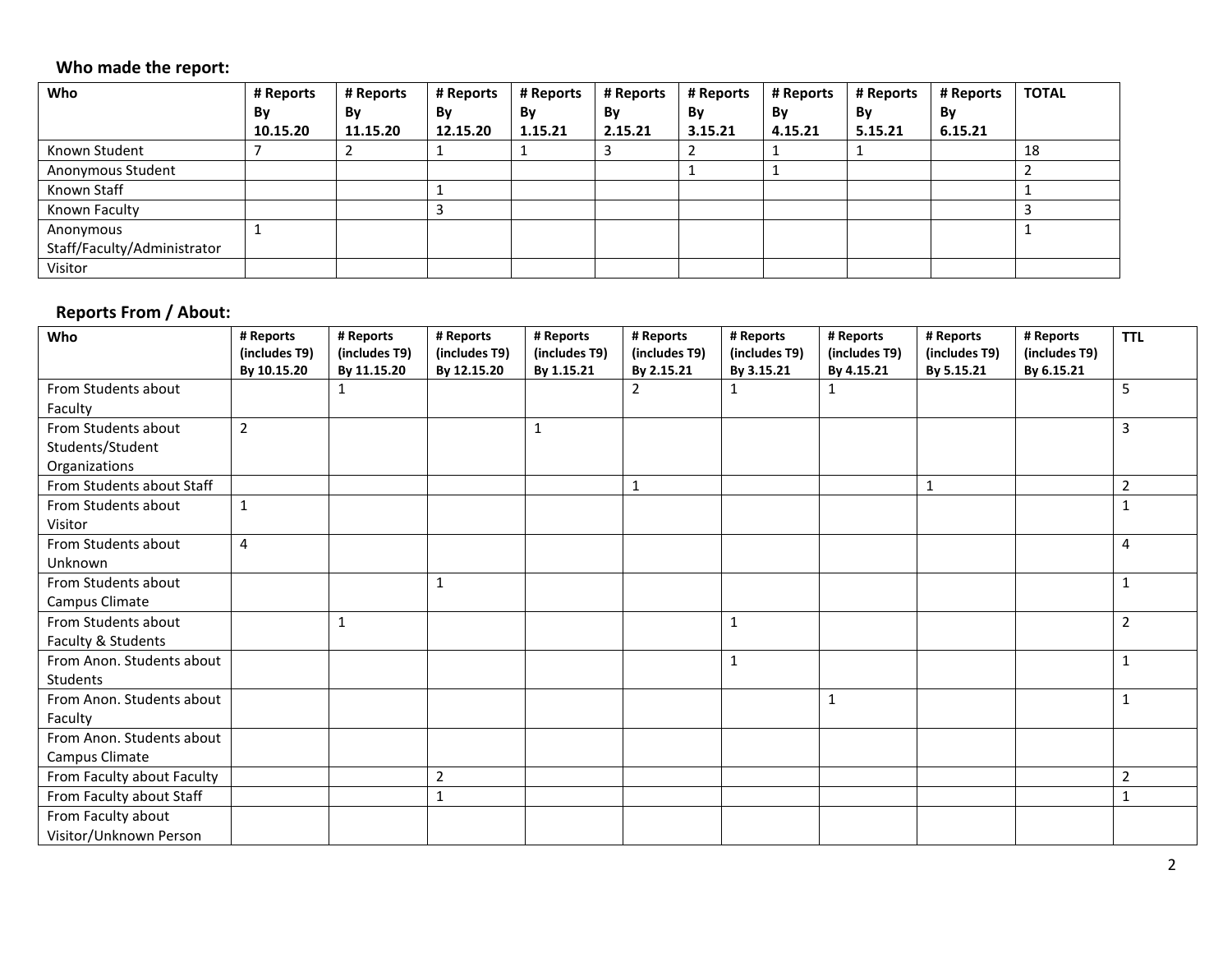| From Staff about           |  |  |  |  |  |
|----------------------------|--|--|--|--|--|
| Visitor/Unknown Person     |  |  |  |  |  |
| From Staff about Staff     |  |  |  |  |  |
| From Staff about Campus    |  |  |  |  |  |
| Climate                    |  |  |  |  |  |
| From Staff about Student   |  |  |  |  |  |
| From Anon.                 |  |  |  |  |  |
| Staff/Faculty/Admin. about |  |  |  |  |  |
| Faculty                    |  |  |  |  |  |
| From Visitor about Student |  |  |  |  |  |

# **Where the incident occurred (and/or what department was involved):**

| <b>Location/Department Involved</b> | # Reports | # Reports | # Reports | # Reports | # Reports | # Reports      | # Reports | # Reports | # Reports | <b>TOTAL</b> |
|-------------------------------------|-----------|-----------|-----------|-----------|-----------|----------------|-----------|-----------|-----------|--------------|
|                                     | By        | By        | By        | By        | By        | By             | By        | By        | By        |              |
|                                     | 10.15.20  | 11.15.20  | 12.15.20  | 1.15.21   | 2.15.21   | 3.15.21        | 4.15.21   | 5.15.21   | 6.15.21   |              |
| Non-Academic Departments            |           |           |           |           |           |                |           |           |           |              |
| In Academic Buildings               |           |           |           |           |           |                |           |           |           |              |
| In the Classroom                    |           |           |           |           |           |                |           |           |           |              |
| Online Zoom Class                   |           | 2         |           |           |           | $\overline{2}$ | 2         |           |           | 10           |
| Online/Social Media/Media/Email     | 6         |           | 4         |           |           |                |           |           |           | 13           |
| Residence Hall                      |           |           |           |           |           |                |           |           |           |              |
| Off-Campus                          |           |           |           |           |           |                |           |           |           |              |
| Other/Various (e.g. Oliver Hall,    |           |           |           |           |           |                |           |           |           | 2            |
| event, open area, restroom parking  |           |           |           |           |           |                |           |           |           |              |
| lot, voicemail)                     |           |           |           |           |           |                |           |           |           |              |
| <b>Unknown</b>                      |           |           |           |           |           |                |           |           |           |              |

# **Which identity/ies were targeted when report was made:**

| <b>Targeted Identity/ies</b>        | # Reports | # Reports | # Reports | # Reports | # Reports | # Reports      | # Reports | # Reports | # Reports | <b>TOTAL</b> |
|-------------------------------------|-----------|-----------|-----------|-----------|-----------|----------------|-----------|-----------|-----------|--------------|
|                                     | By        | By        | By        | By        | By        | By             | By        | By        | By        |              |
|                                     | 10.15.20  | 11.15.20  | 12.15.20  | 1.15.21   | 2.15.21   | 3.15.21        | 4.15.21   | 5.15.21   | 6.15.21   |              |
| Other (Unclear or Too Many to List) |           |           |           |           |           |                |           |           |           |              |
| Race / Ethnicity                    |           |           |           |           |           | $\overline{a}$ |           |           |           | 21           |
| Nationality                         |           |           |           |           |           |                |           |           |           |              |
| Gender Identity                     |           |           |           |           |           |                |           |           |           |              |
| Sex                                 |           |           |           |           |           |                |           |           |           |              |
| Disability                          |           |           |           |           |           |                |           |           |           |              |
| Religion / Spirituality             |           |           |           |           |           |                |           |           |           |              |
| Sexual Orientation                  |           |           |           |           |           |                |           |           |           |              |